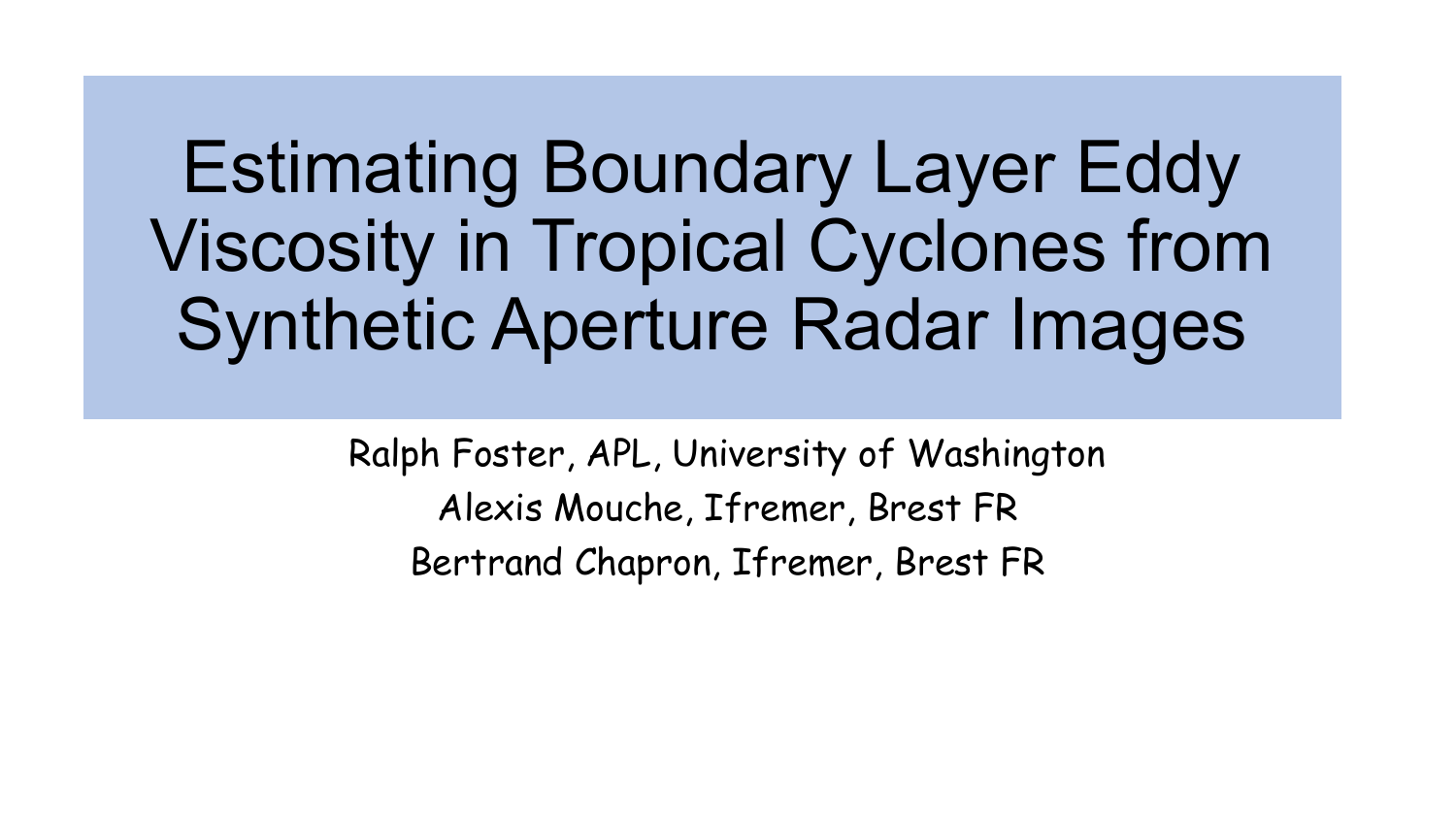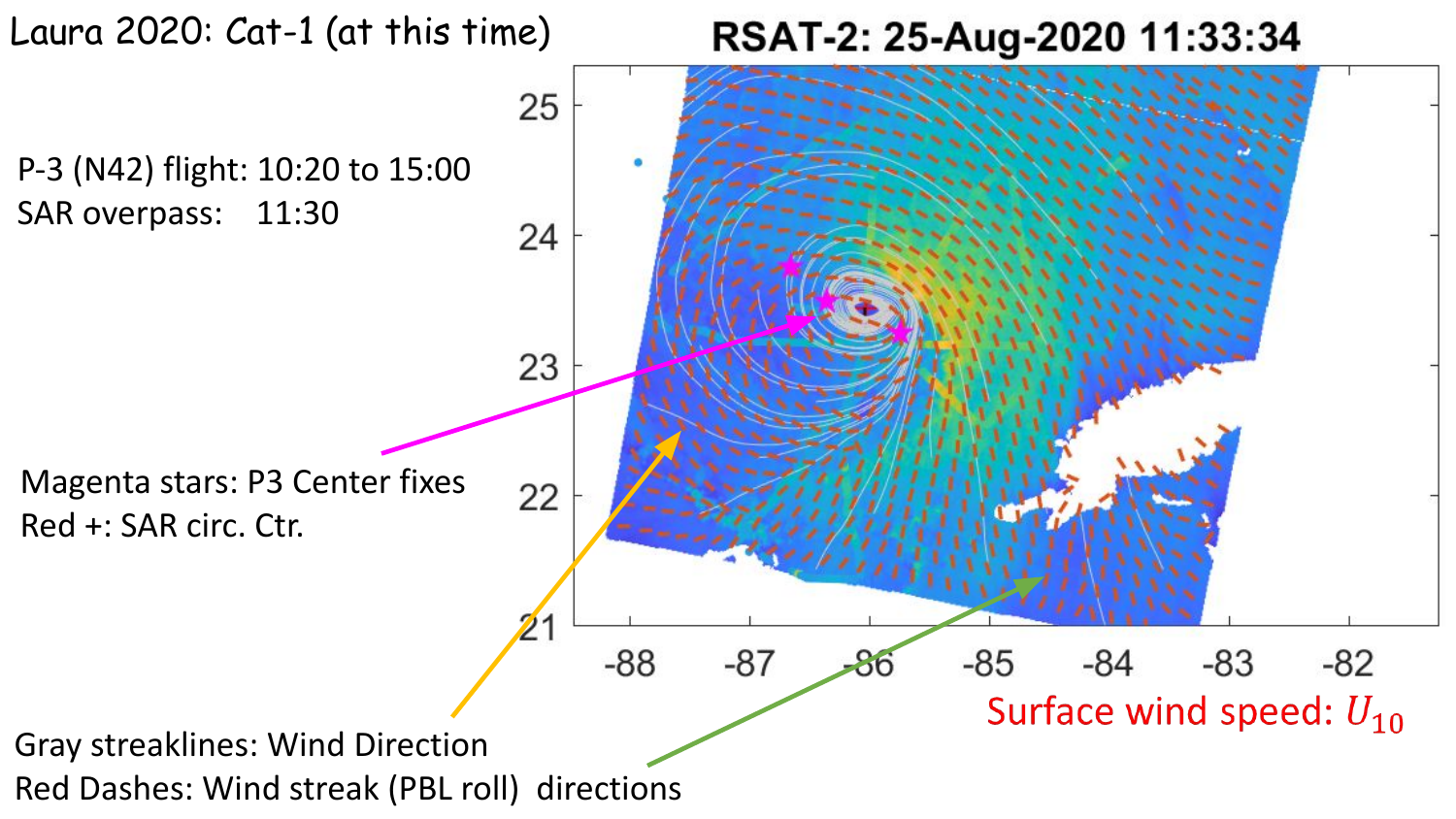### Derive TCBL U(z), V(z) from SAR

- SAR (VV and VH) NRCS  $\rightarrow$   $U_N$  vectors (~1 km footprint)
	- (kinematic) Surface stress:  $u_*^2 = C_D U_N^2$
	- $\cdot \frac{\partial U_{10}}{\partial z} \sim \frac{1}{\kappa z_{sfc}} C_D^{1/2} U_{10}$  (near-neutral stratification)
- Sea-level Pressure pattern from  $U_{10}$  (Foster, 2017)
	- Estimate radial pressure gradient  $\left(\frac{\partial P}{\partial r}\right)$
- Diagnostic similarity TCBL model (BVP) (FOSTER, 2009)
	- Upper and lower BCs from SAR images
		- Lower BC: Surface stress
		- Upper BC:  $\frac{\partial P}{\partial x}$
- Wind profiles are sensitive to assumed K(z) for the same BCs
- PBL roll characteristics are sensitive to  $U(z)$ ,  $V(z)$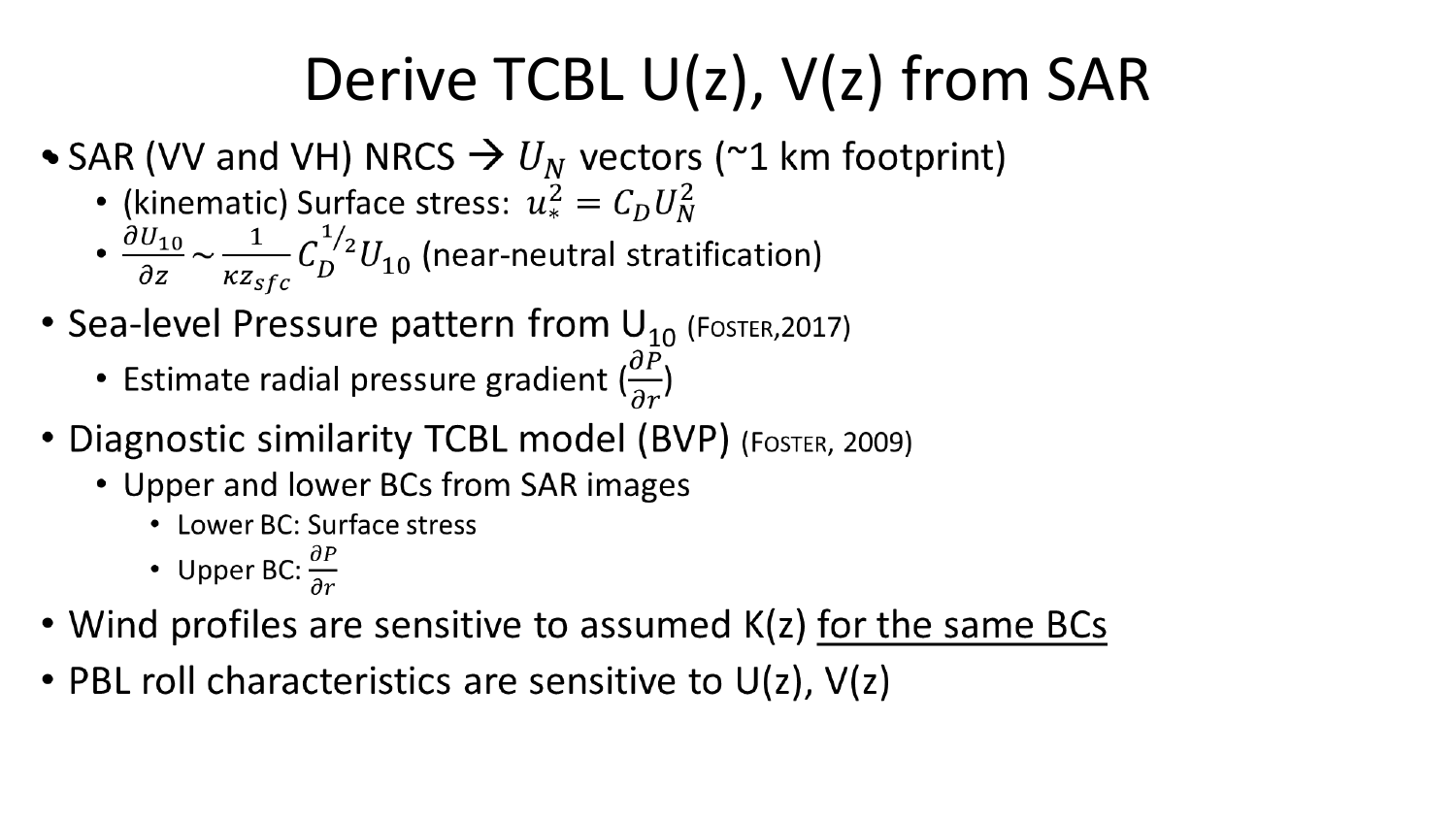## Hypothesis

### **•**Given: Independent retrievals of

- Surface Wind Direction:
	- Minimize misfit between observed/derived NRCS
	- ECMWF first-guess
- TCBL roll orientation:
	- Local NRCS gradient
	- $\sim$ 25 km patches
- "Optimal" K(z) best predicts the TCBL roll orientations
	- This will hopefully provide insight into TCBL parameterizations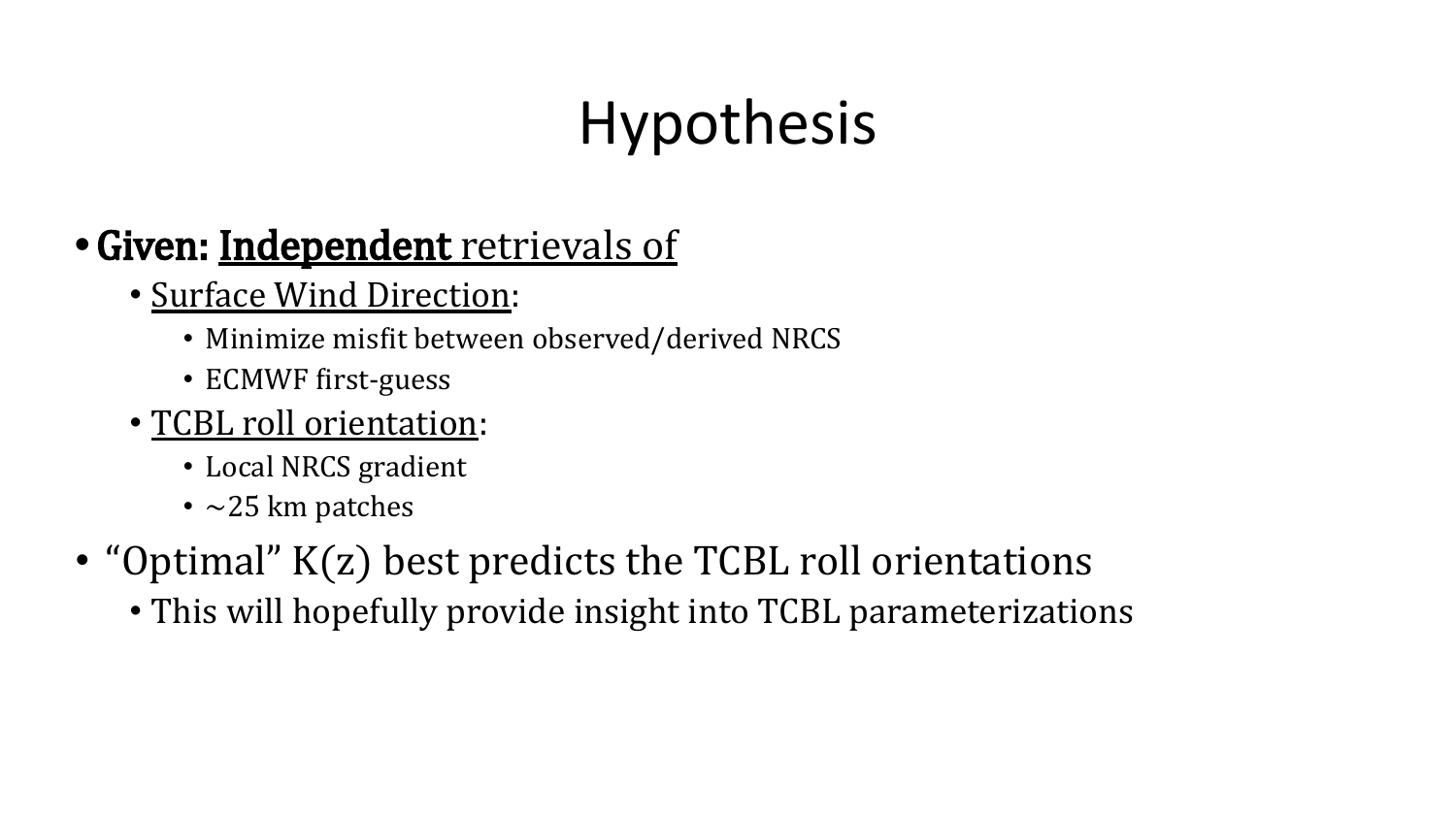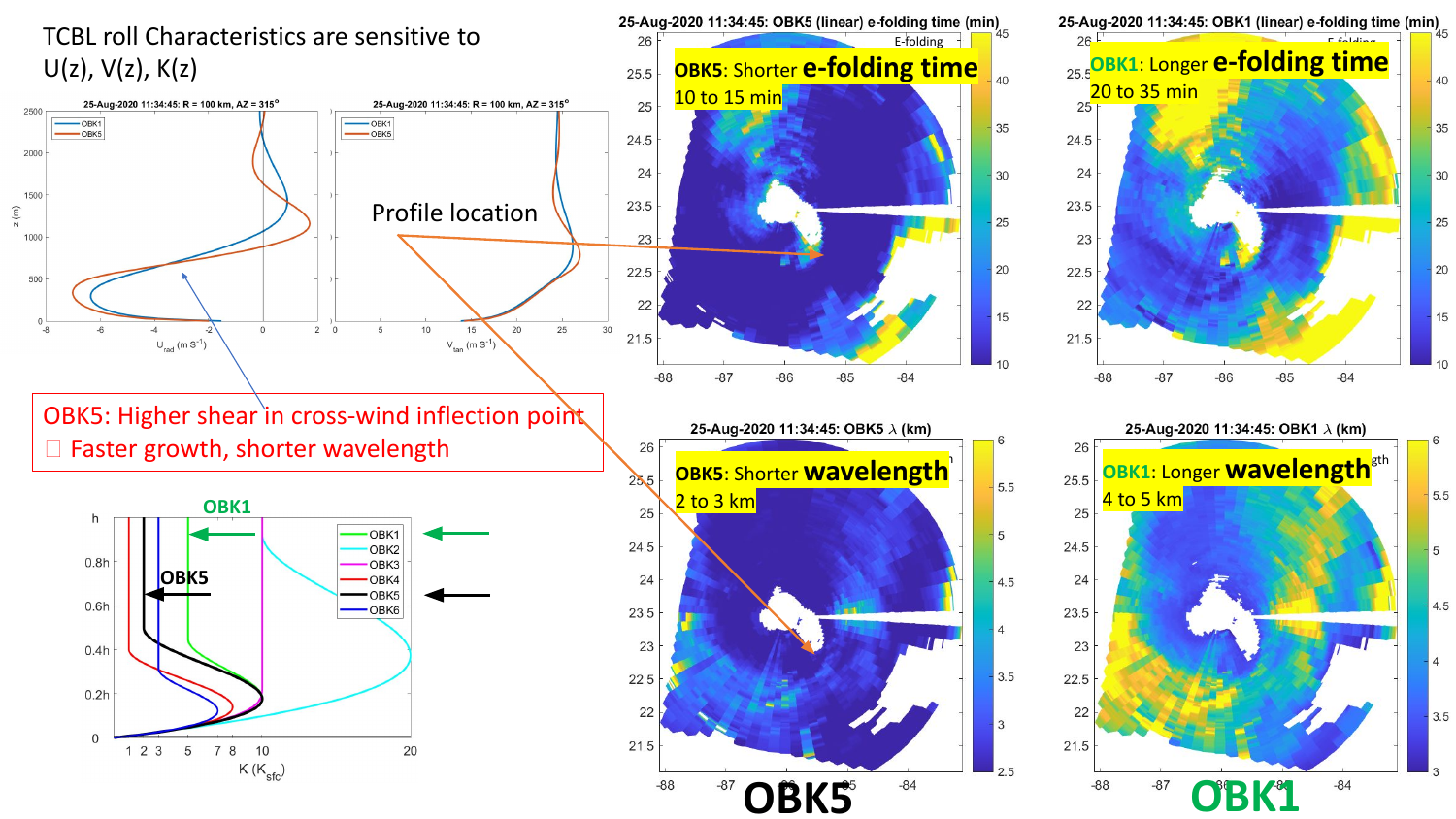





 $-85$ 

 $-84$ 

 $-86$ 

22

 $-88$ 

 $-87$ 



#### Caveat: Symmetric Cd

• Key parameters seem to be

• 
$$
K_{\text{max}}(K_{\text{sfc}})
$$

$$
\bullet \quad Z_{\text{max}}
$$

• 
$$
K_{top}(K_{sfc})
$$

$$
\bullet \quad Z_{\text{top}}^{\text{top}}
$$

 $-20$ 

 $-40$ 

• Simple K(z) varies these independently